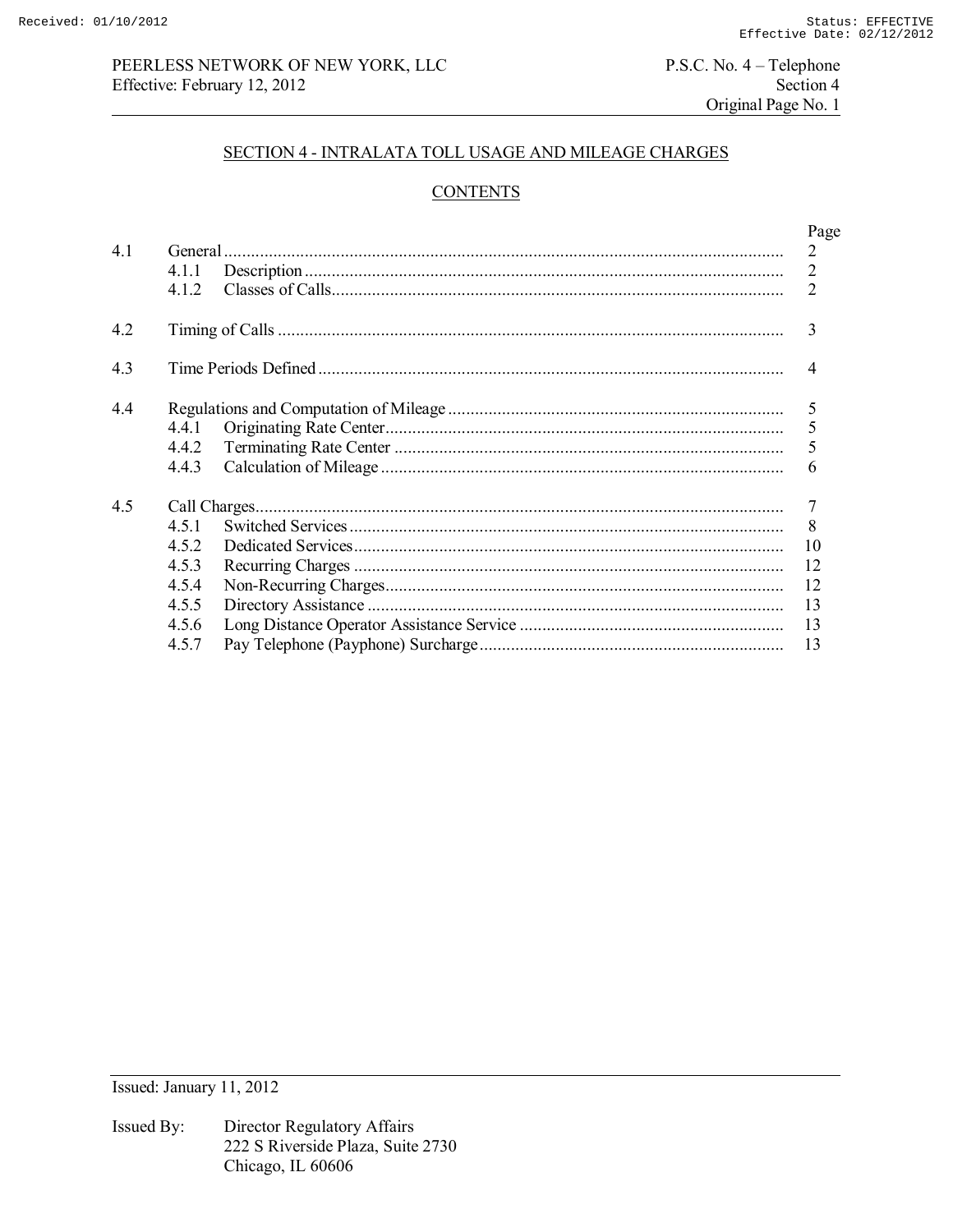## SECTION 4 - INTRALATA TOLL USAGE AND MILEAGE CHARGES (continued)

#### 4.1 GENERAL

4.1.1 Description

 IntraLATA toll service is furnished for communication between telephones in different local calling areas within a particular LATA in accordance with the regulations and schedules of charges specified in this tariff. The toll service charges specified in this section are in payment for all service furnished between the calling and called telephone, except as otherwise provided in this Tariff.

 IntraLATA toll calling includes the following types of calls: direct dialed, calling card, collect, 3rd number billed, special toll billing, requests to notify of time and charges, person to person calling and other station to station calls.

### 4.1.2 Classes of Calls

Service is offered as two classes: station-to-station calling and person-to-person calling.

- A. Station to Station Service is that service where the person originating the call dials the telephone number desired or gives the Company operator the telephone number of the desired telephone station or system.
- B. Person to Person Service is that service where the person originating the call specifies to the Company operator a particular person to be reached, a particular mobile unit to be reached, or a particular station, department or office to be reached. The call remains a person to person call when, after the telephone, mobile telephone, or PBX system has been reached and while the connection remains established, the person originating the call requests or agrees to talk to any person other than the person specified, or to any other agreed upon alternate.

Issued: January 11, 2012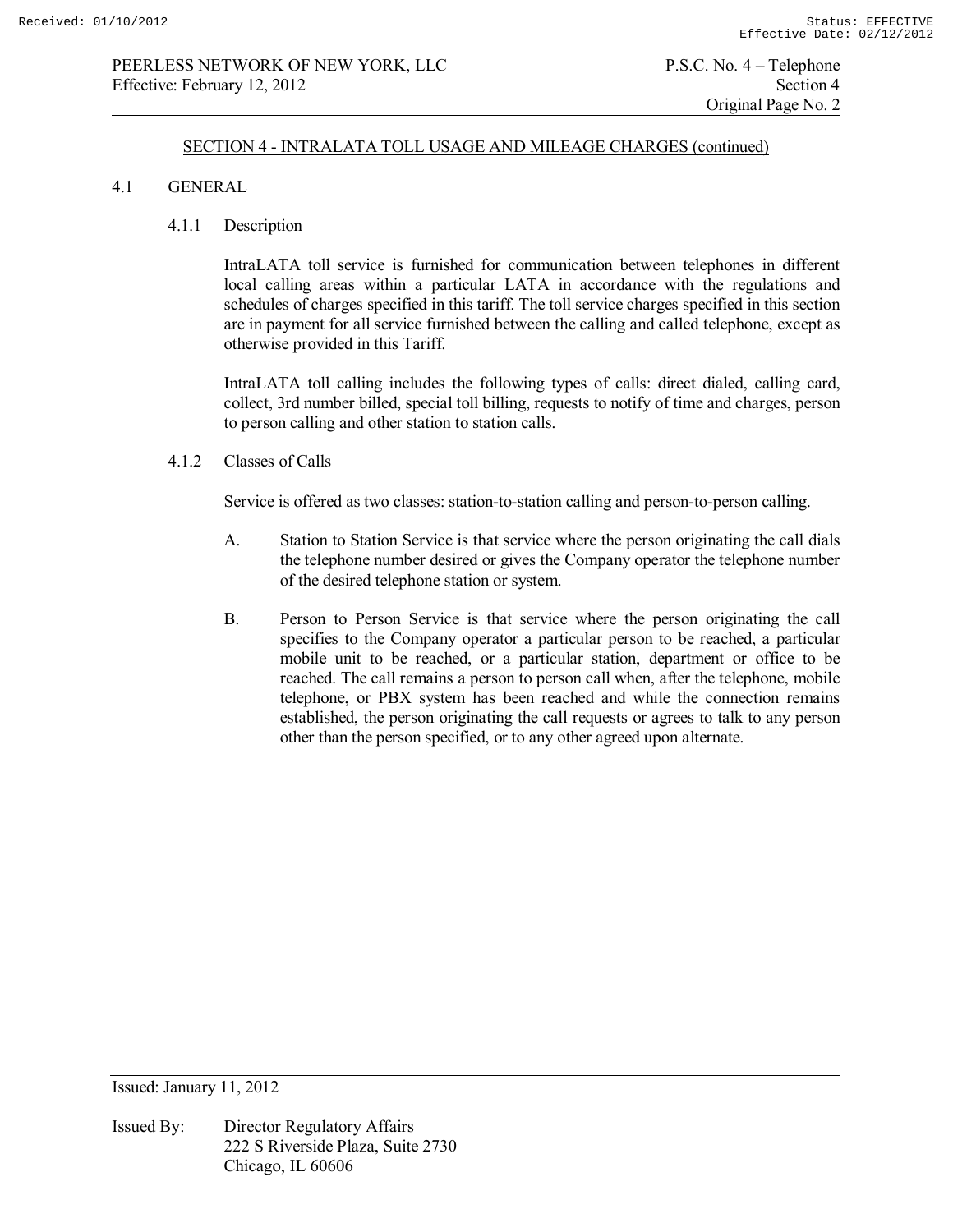## PEERLESS NETWORK OF NEW YORK, LLC P.S.C. No. 4 – Telephone Effective: February 12, 2012 Section 4

## SECTION 4 - INTRALATA TOLL USAGE AND MILEAGE CHARGES (continued)

## 4.2 TIMING OF CALLS

- 4.2.1 Unless otherwise indicated, all calls are timed in one minute increments and all calls which are fractions of a minute are rounded up to the next whole minute.
- 4.2.2 For station to station calls, call timing begins when a connection is established between the calling telephone and the called telephone station.
- 4.2.3 For person to person calls, call timing begins when connection is established between the calling person and the particular person, station or mobile unit specified or an agreed alternate.
- 4.2.4 Call timing ends when the calling station "hangs up," thereby releasing the network connection. If the called station "hangs up" but the calling station does not, chargeable time ends when the network connection is released either by automatic timing equipment in the telephone network or by the Company operator.
- 4.2.5 Calls originating in one time period as defined in Section 4.3 and terminating in another will be billed the rates in effect at the beginning of each minute.

#### 4.3 TIME PERIODS DEFINED

Unless otherwise indicated in this Tariff, the following time periods apply.

- 4.3.1 Peak: 7:00 a.m. to, but not including, 7:00 p.m. Monday through Friday
- 4.3.2 Off-Peak: 7:00 p.m. to, but not including, 7:00 a.m. Sunday through Friday All day Saturday and Sunday All Holidays
- 4.3.3 Holidays include Christmas, New Year's Day, Thanksgiving, Independence Day, and Labor Day.
- 4.3.4 All times refer to local time.

Issued: January 11, 2012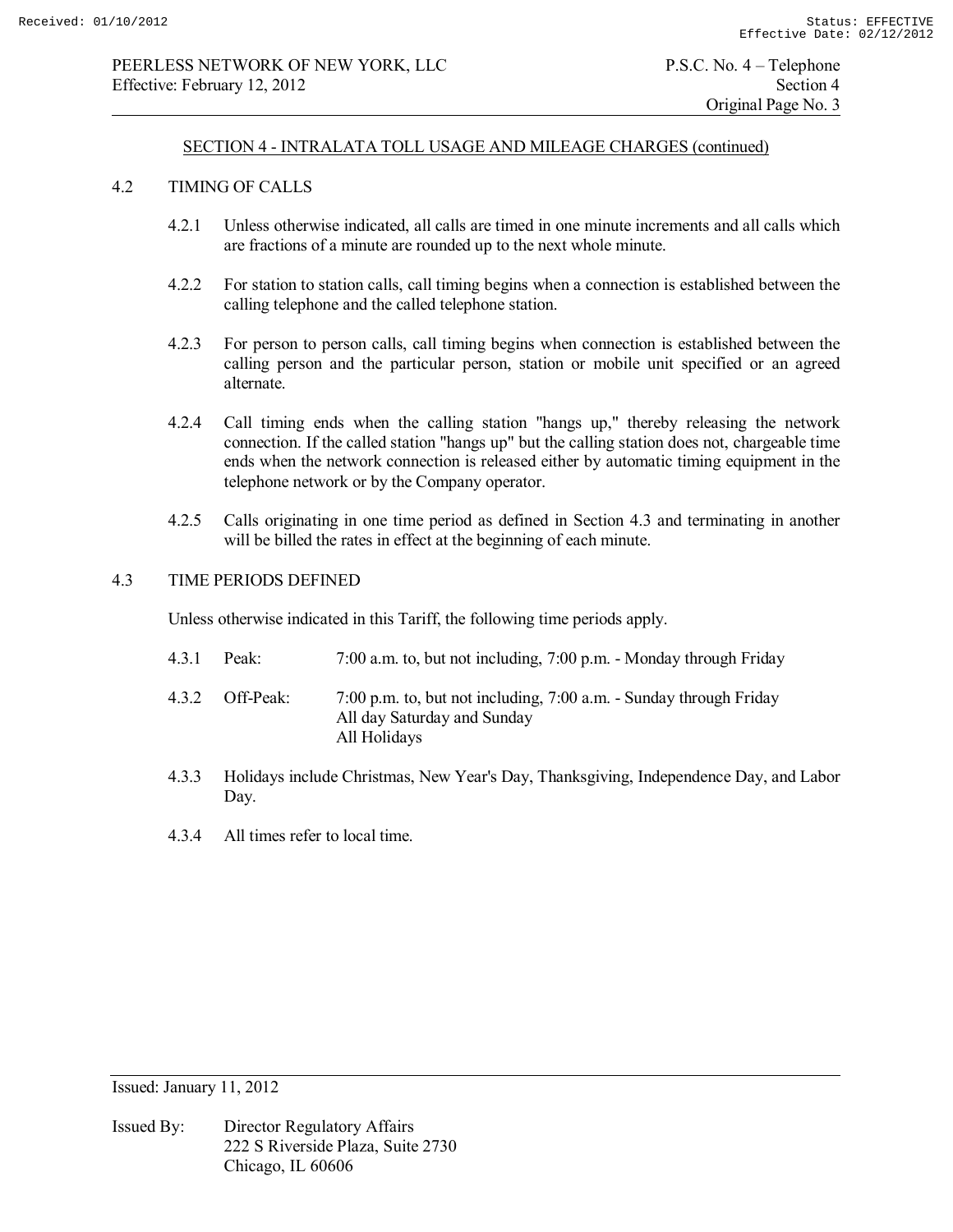### SECTION 4 - INTRALATA TOLL USAGE AND MILEAGE CHARGES (continued)

### 4.4 REGULATIONS AND COMPUTATION OF MILEAGE

 Calls for which rates are mileage sensitive are rated on the airline distance between the originating rate center and the terminating rate center.

#### 4.4.1 Originating Rate Center

 A customer's primary local exchange number includes an NXX code that is associated with a specific rate center. The originating point of all calls charged to that customer's account shall be the location of the customer's rate center.

4.4.2 Terminating Rate Center

 The terminating point for all calls shall be the location of the local rate center associated with the called number.

Issued: January 11, 2012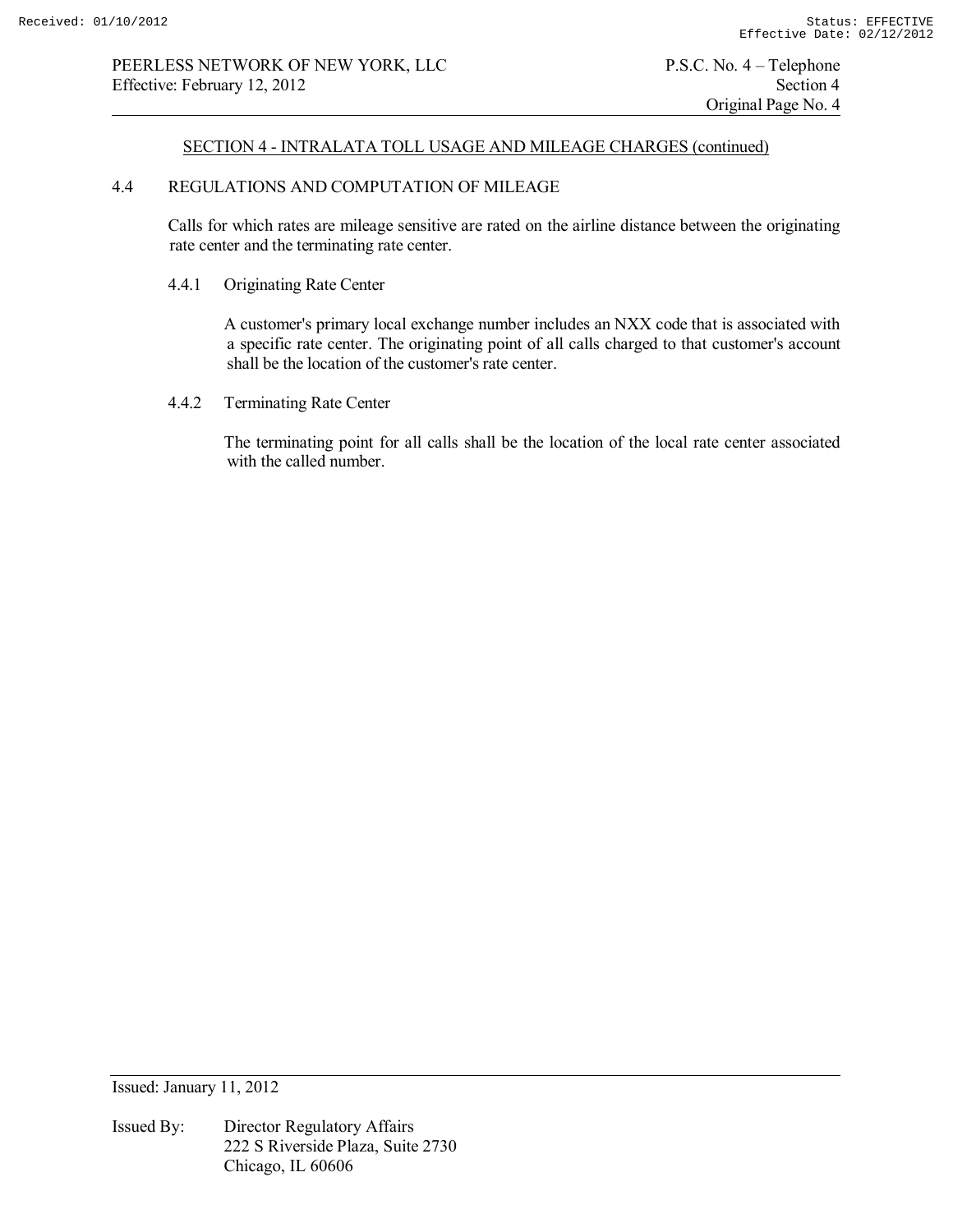#### SECTION 4 - INTRALATA TOLL USAGE AND MILEAGE CHARGES (continued)

## 4.4 REGULATIONS AND COMPUTATION OF MILEAGE (continued)

4.4.3 Calculation of Mileage

 Usage charges for all mileage sensitive products are based on the airline distance between serving wire centers associated with the originating and terminating points of the call. The serving wire centers of a call are determined by the area codes and exchanges of the origination and destination points.

The distance between any two rate centers is determined as follows:

 Airline mileage, where mileage is the basis for rating calls, is obtained by using the "V" and "H" coordinates assigned to each rate center and contained in NECA FCC Tariff No. 4 or successor tariffs. To determine the airline distance between any two locations, proceed as follows:

- A. Obtain the "V" and "H" coordinates for each location. The "V" coordinate is the first four digits in the "VH" column. The "H" coordinate is the next four digits.
- B. Obtain the difference between the "V" coordinates of each of the locations. Obtain the difference between the "H" coordinates.
- C. Square each difference obtained in step b., above.
- D. Add the square of the "V" difference and the "H" difference obtained in step c., above.
- E. Divide the sum of the square by 10. Round to the next higher whole number if any fraction is obtained.
- F. Obtain the square root of the whole number result obtained above. Round to the next higher whole number if any fraction is obtained. This is the airline mileage.

Formula:

Mileage  $=$ 

$$
\sqrt{\frac{(V_1 - V_2)^2 + (H_1 - H_2)^2}{10}}
$$

Issued: January 11, 2012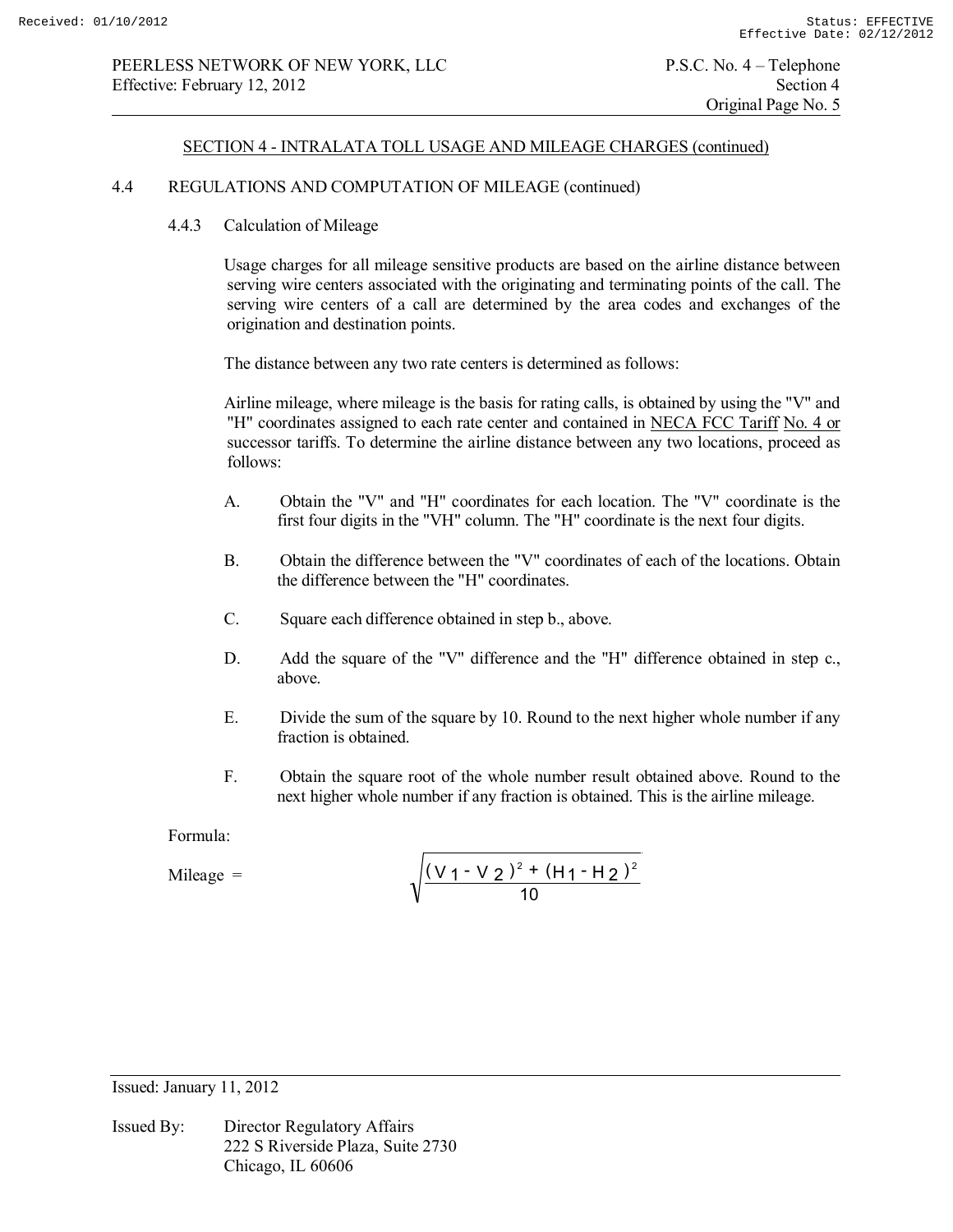## PEERLESS NETWORK OF NEW YORK, LLC P.S.C. No. 4 – Telephone Effective: February 12, 2012 Section 4

## SECTION 4 - INTRALATA TOLL USAGE AND MILEAGE CHARGES (continued)

## 4.5 CALL CHARGES

 Rates are based on the duration of the call as measured according to Section 4.2 above, time of day rate period of the call as described in Section 4.3 and the airline mileage between points of the call as described in Section 4.4. In addition, where live or automated operator assistance is required for call completion or billing, a per call service applies.

 Charges for all classes of calls may be to the calling station, to the called station when the called party agrees to accept the charges, to an authorized telephone number that is not the called station or the calling station (3rd number billing), or to an authorized calling card.

 Rates may be reduced selectively and in varying amounts, down to incremental cost, on one day's notice to customers and the Public Service Commission.

- 4.5.1 Switched Services
	- A. Switched Outbound Usage Charges

Minimum:

| Mileage / Time of Day | <b>Initial 60 Seconds</b> | <b>Additional 60 Seconds</b> |
|-----------------------|---------------------------|------------------------------|
|                       | \$0.03                    | \$0.03                       |

### **DAY/EVENING/NIGHT/WEEKEND**

Maximum:

## **DAY/EVENING/NIGHT/WEEKEND**

| Mileage / Time of Day | <b>Initial 60 Seconds</b> | <b>Additional 60 Seconds</b> |
|-----------------------|---------------------------|------------------------------|
|                       | SO.15                     | SO 15                        |

Issued: January 11, 2012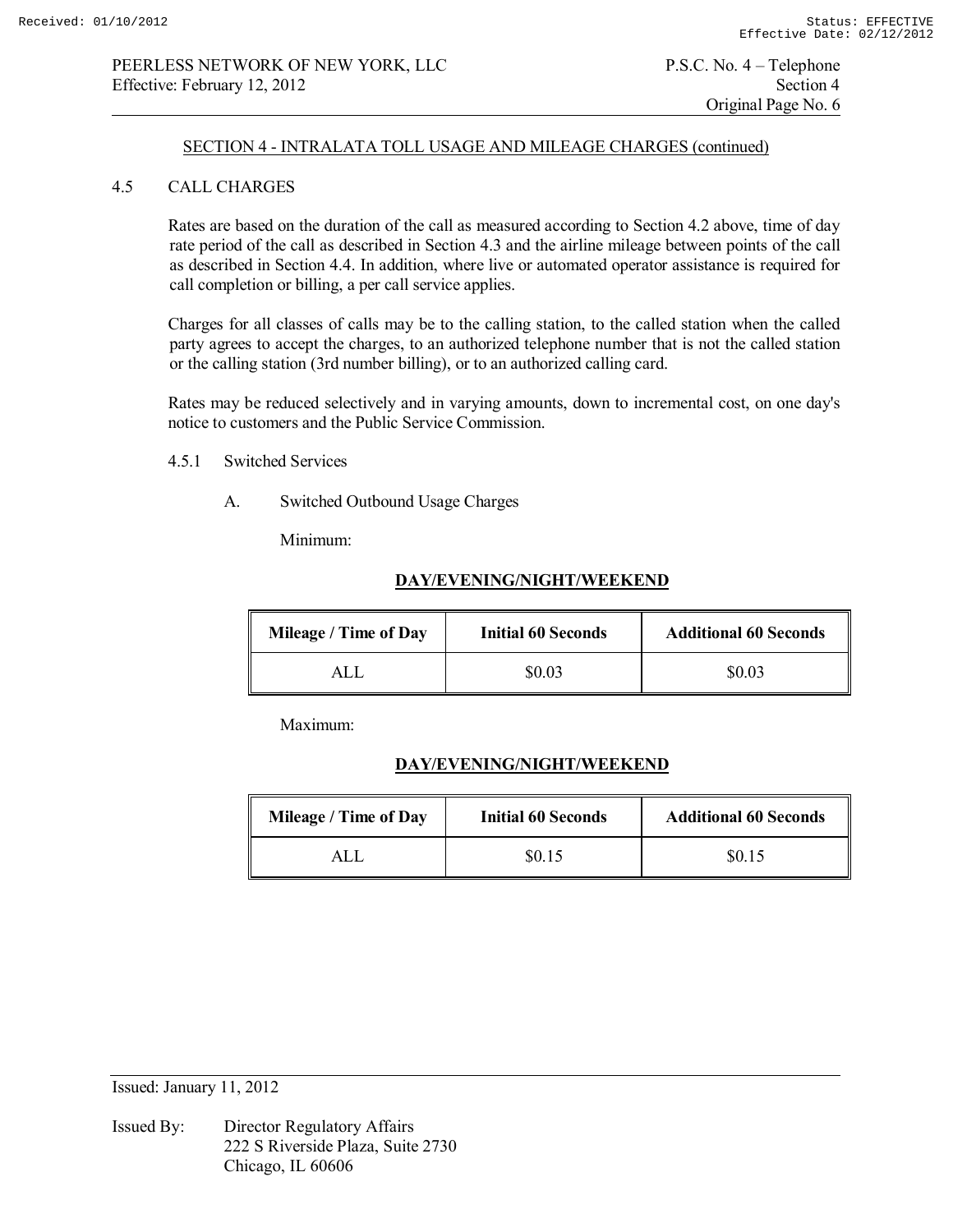## PEERLESS NETWORK OF NEW YORK, LLC<br>
Effective: February 12, 2012<br>
Section 4 Effective: February 12, 2012

SWITCHED DEDICATED

## SECTION 4 - INTRALATA TOLL USAGE AND MILEAGE CHARGES (continued)

## 4.5 CALL CHARGES (continued)

### 4.5.3 Recurring Charges

Customers will incur the following monthly Recurring Charges:

Minimum:

|                                  | <b>ACCESS</b>   | <b>ACCESS</b>    |
|----------------------------------|-----------------|------------------|
| Per 800 Number                   | \$1.00          | \$1.00           |
| Monthly Recurring Charge Per T-1 | N/A             | \$200.00         |
| Maximum:                         |                 |                  |
|                                  | <b>SWITCHED</b> | <b>DEDICATED</b> |
|                                  | <b>ACCESS</b>   | <b>ACCESS</b>    |
| Per 800 Number                   | \$2.00          | \$2.00           |
| Monthly Recurring Charge Per T-1 | N/A             | \$400.00         |

#### 4.5.4 Non-Recurring Charges

Customers will incur the following Non-recurring Charges:

Minimum:

|                             | <b>SWITCHED</b> | <b>DEDICATED</b> |
|-----------------------------|-----------------|------------------|
|                             | <b>ACCESS</b>   | <b>ACCESS</b>    |
| Per 800/888 Number          | \$5.00          | \$5.00           |
| Set and Installation Charge | \$50.00         | \$50.00          |
| Maximum:                    |                 |                  |
|                             | <b>SWITCHED</b> | <b>DEDICATED</b> |
|                             | <b>ACCESS</b>   | <b>ACCESS</b>    |
| Per 800/888 Number          | \$10.00         | \$10.00          |
| Set and Installation Charge | \$100.00        | \$100.00         |

Issued: January 11, 2012